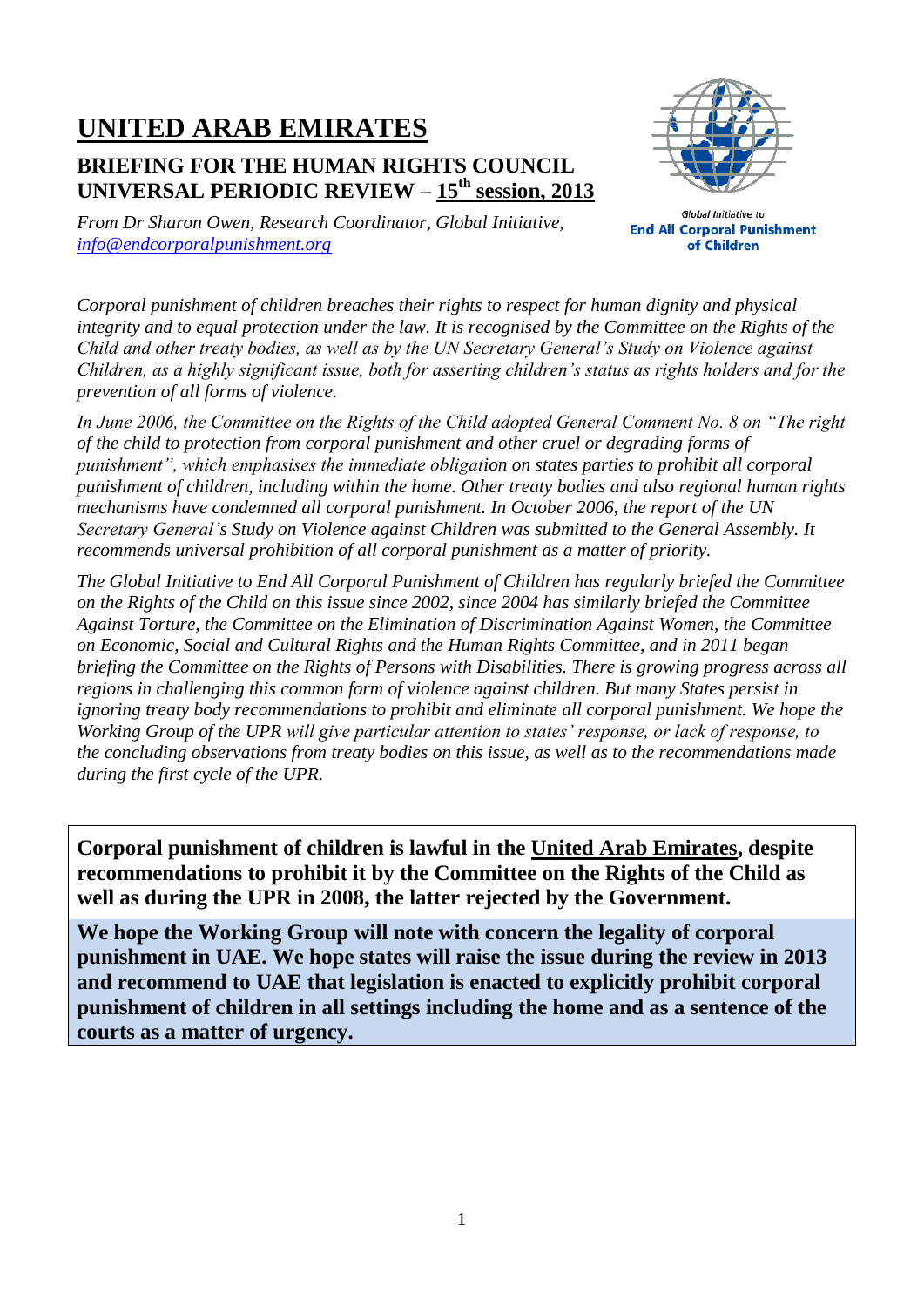#### **1 The initial review of the United Arab Emirates by the Working Group on the Universal Periodic Review (2008)**

1.1 UAE was reviewed in the first cycle of the Universal Periodic Review in 2008 (session 3). The issue of corporal punishment of children was included in the compilation of UN information<sup>1</sup> and the summary of stakeholders' information;<sup>2</sup> the following recommendation was recorded in relation to corporal punishment of adults:

"Sweden noted that corporal punishment of adults is practiced in the country, and recommended that (b) it consider legislative changes to repeal corporal punishment and bring legislation into line with international human rights obligations...."<sup>3</sup>

1.2 The Government rejected the recommendation. <sup>4</sup> However, the Government did accept the following recommendations:

"To vigorously pursue efforts to promulgate a national law guaranteeing better protection for children, and that the general principle of the best interest for the child, as contained in article 3 of the Convention, is fully reflected in that law (Djibouti);

"To enact national legislation to protect the rights of children (Yemen)"<sup>5</sup>

1.3 Under international human rights law, as confirmed by the Committee on the Rights of the Child and other treaty monitoring bodies, prohibition of corporal punishment in law is a key obligation – "an immediate and unqualified obligation of States parties". <sup>6</sup> However, it is an obligation which governments frequently ignore or evade.

1.4 In reporting to the Human Rights Council with regard to the above accepted recommendations, the United Arab Emirates Government stated that "the Ministry of Social Affairs, in consultation with the concerned departments and civil society organisations, was studying a draft law to guarantee better protection for children, including through the creation of juvenile justice courts".<sup>7</sup> To our knowledge, the draft law at that time (2009) did not include prohibition of corporal punishment. However, media reports in 2012 (e.g. in *The National*, 21 May 2012) suggest that draft child protection legislation is still being considered, thus providing an immediate opportunity to enact the necessary prohibition of corporal punishment. But in the absence of law reform, it remains the case that children can be lawfully hit and hurt in the name of discipline in the home and care settings, and may be sentenced to flogging and other corporal punishment by the courts (see below).

### **2 Legality of corporal punishment in the United Arab Emirates**

2.1 Corporal punishment is lawful in the **home**. Legal provisions against violence and abuse – for example in the Penal Code (1987) and the Constitution (1971) – are not interpreted as prohibiting corporal punishment of children.

2.2 Corporal punishment is prohibited in **schools** under article 9 of Ministerial Decision No. 454 (1998). It is considered unlawful in private schools under the Regulation of Behavioural

 $\overline{a}$ <sup>1</sup> 29 September 2008, A/HRC/WG.6/3/ARE/2, Compilation of UN information, paras. 14 and 42

<sup>&</sup>lt;sup>2</sup> 16 September 2008, A/HRC/WG.6/3/ARE/3, Summary of stakeholders' information, para. 14

<sup>3</sup> 12 January 2009, A/HRC/10/75, Report of the Working Group, para. 62

<sup>4</sup> 12 January 2009, A/HRC/10/75, Report of the Working Group, para. 93

<sup>5</sup> 12 January 2009, A/HRC/10/75, Report of the Working Group, paras. 91(11) and 91(12)

 $6$  Committee on the Rights of the Child (2006), General Comment No. 8 on "The right of the child to protection from corporal punishment and other cruel or degrading forms of punishment (arts. 19; 28, para. 2; and 37, inter alia)", para. 22 <sup>7</sup> 9 November 2009, A/HRC/10/29, Report of the Human Rights Council on its tenth session, para. 425